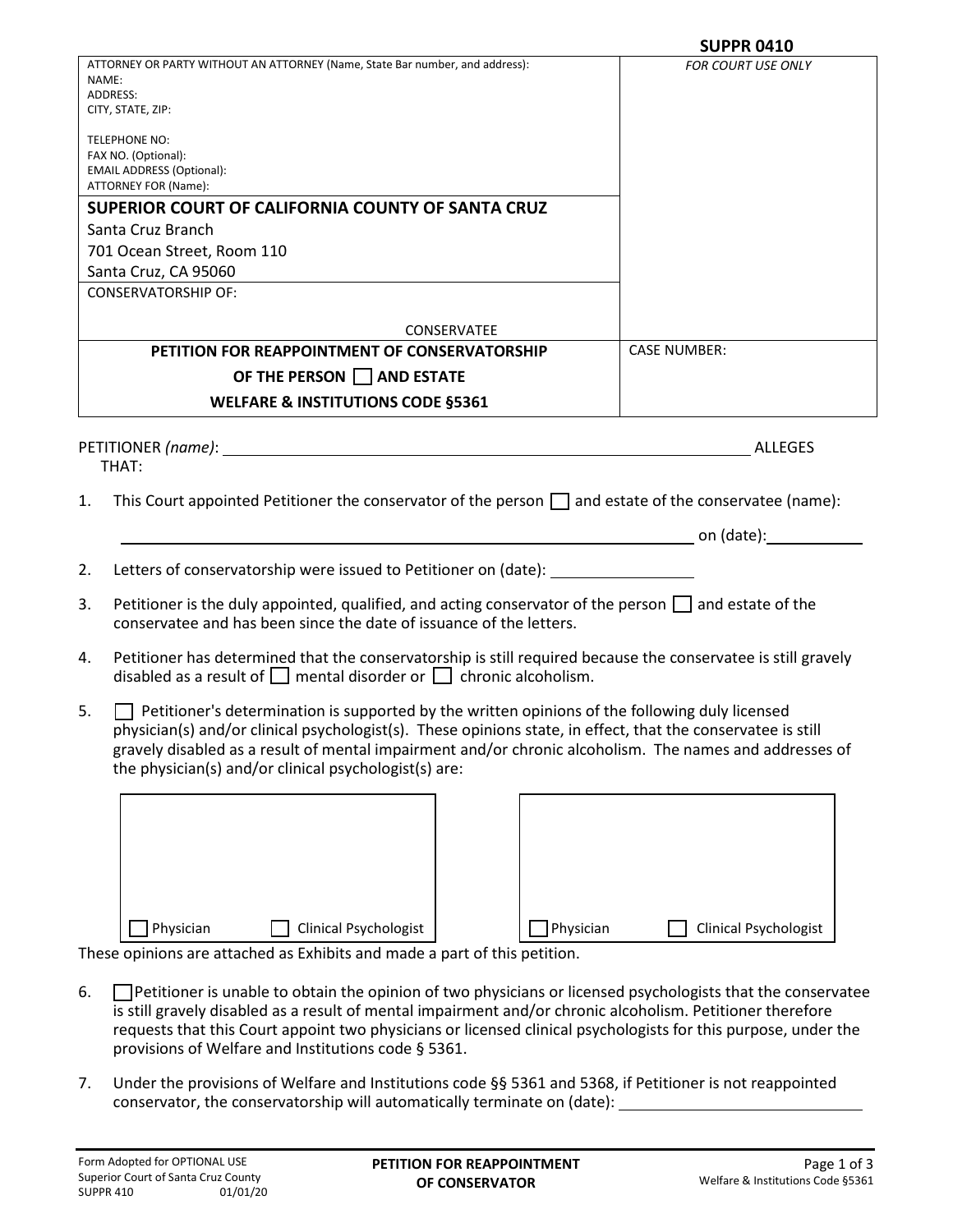- 8. On reestablishment of the conservatorship, the following rights and privileges enumerated in Welfare and Institutions Code §5357 should be denied to the conservatee:
	- $a.$  the privilege of possessing a license to operate a motor vehicle;
	- $b.$  the right to enter into a contract;
	- c.  $\Box$  the right to vote;
	- $d.$  the right to enter into the following types of transactions (specify):
	- e. the right to enter into transactions that are in excess of (specify):  $\zeta$
	- f.  $\Box$  the right to refuse treatment related specifically to the conservatee's grave disability;
	- $g.$  the right to refuse routine medical treatment that is unrelated to the proposed conservatee's grave disability;
	- $h.$  the right to possess a firearm.

WHEREFORE, PETITIONER REQUESTS THAT:

- 1. Petitioner (name): be reappointed as conservator of the person  $\Box$  and estate of the conservatee for a succeeding one-year period beginning (date): and ending (date):
- 2. This Court appoint two physicians or licensed clinical psychologists pursuant to Welfare and Institutions Code §5361 for the purpose of determining if the conservatee is still gravely disabled.
- 3.  $\Box$  Conservator shall have the same powers that are/were granted to the conservator on the previous appointment by the Court.
- 4. The conservatee shall be denied:
	- $a.$  the privilege of possessing a license to operate a motor vehicle;
	- $b.\n\Box$  the right to enter into a contract;
	- c.  $\Box$  the right to vote;
	- $d.$  the right to enter into the following types of transactions (specify):
	- e. the right to enter into transactions that are in excess of (specify):  $\zeta$
	- f.  $\Box$  the right to refuse treatment related specifically to the conservatee's grave disability;
	- $g.$  the right to refuse routine medical treatment that is unrelated to the proposed conservatee's grave disability;
	- $h.$  the right to possess a firearm.

5. Other relief be granted that the Court considers proper.

Date:

 $\overline{a}$ 

(TYPE OR PRINT NAME) (SIGNATURE OF PETITIONER)